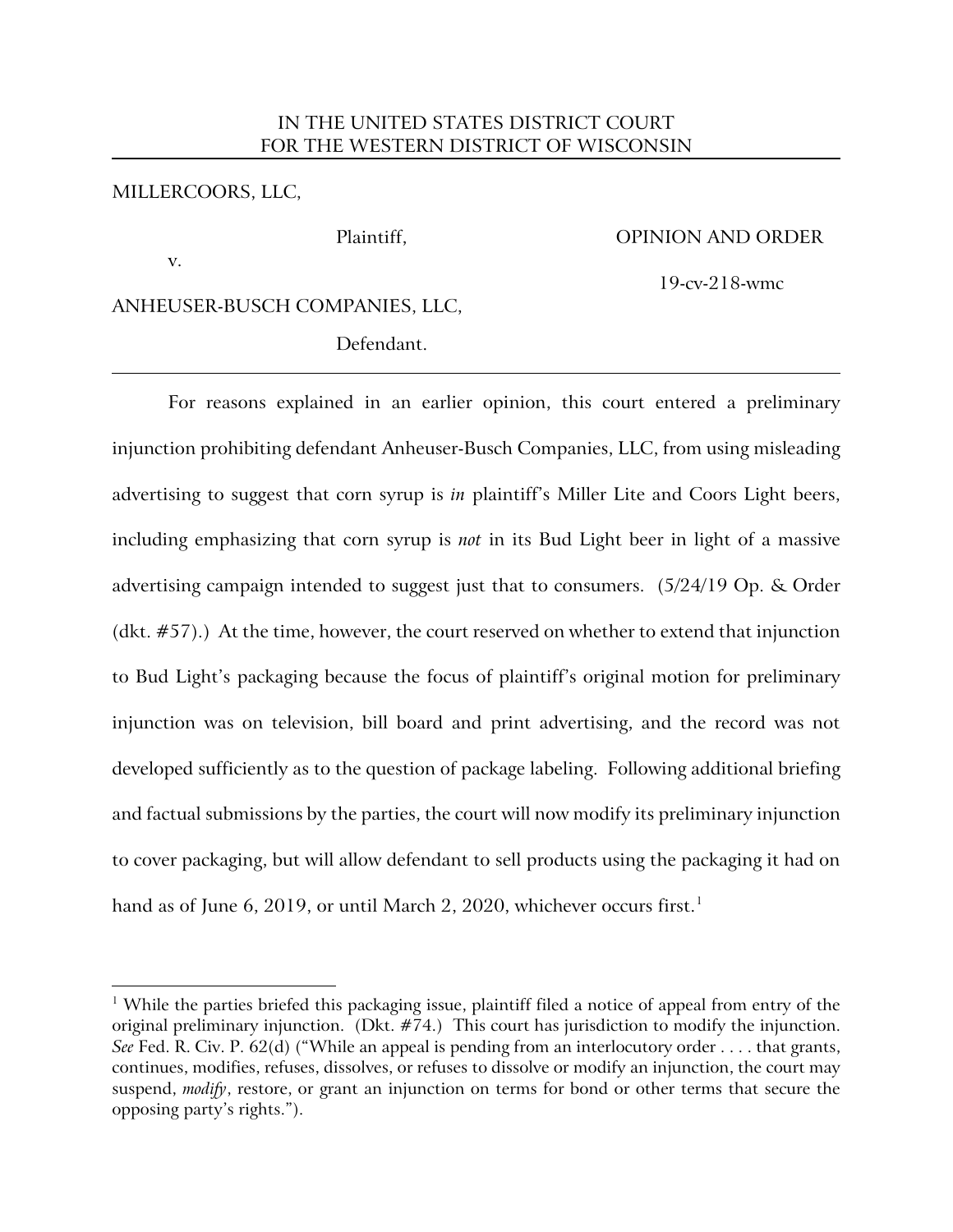# FINDINGS OF FACTS

### **A. Overview of Bud Light Packaging**

For beer, secondary packaging is the outer packaging that contains individual bottles and cans. For a 6-pack, 12-pack or 24-pack of Bud Light, the secondary packaging is the outer cardboard package that holds the bottles or cans. The following images reflect the current version of the packaging of the front and side panels of Bud Light's 6-pack of bottles:



(Reis Decl. (dkt. #60) ¶¶ 5-6.)

MillerCoors points out the "no corn syrup" on the front and side panels, and the "see bottom panel" language on the side panels. The bottom panel also states "find out what's *in* your beer" and "learn more at: budlight.com." (Emphasis added.)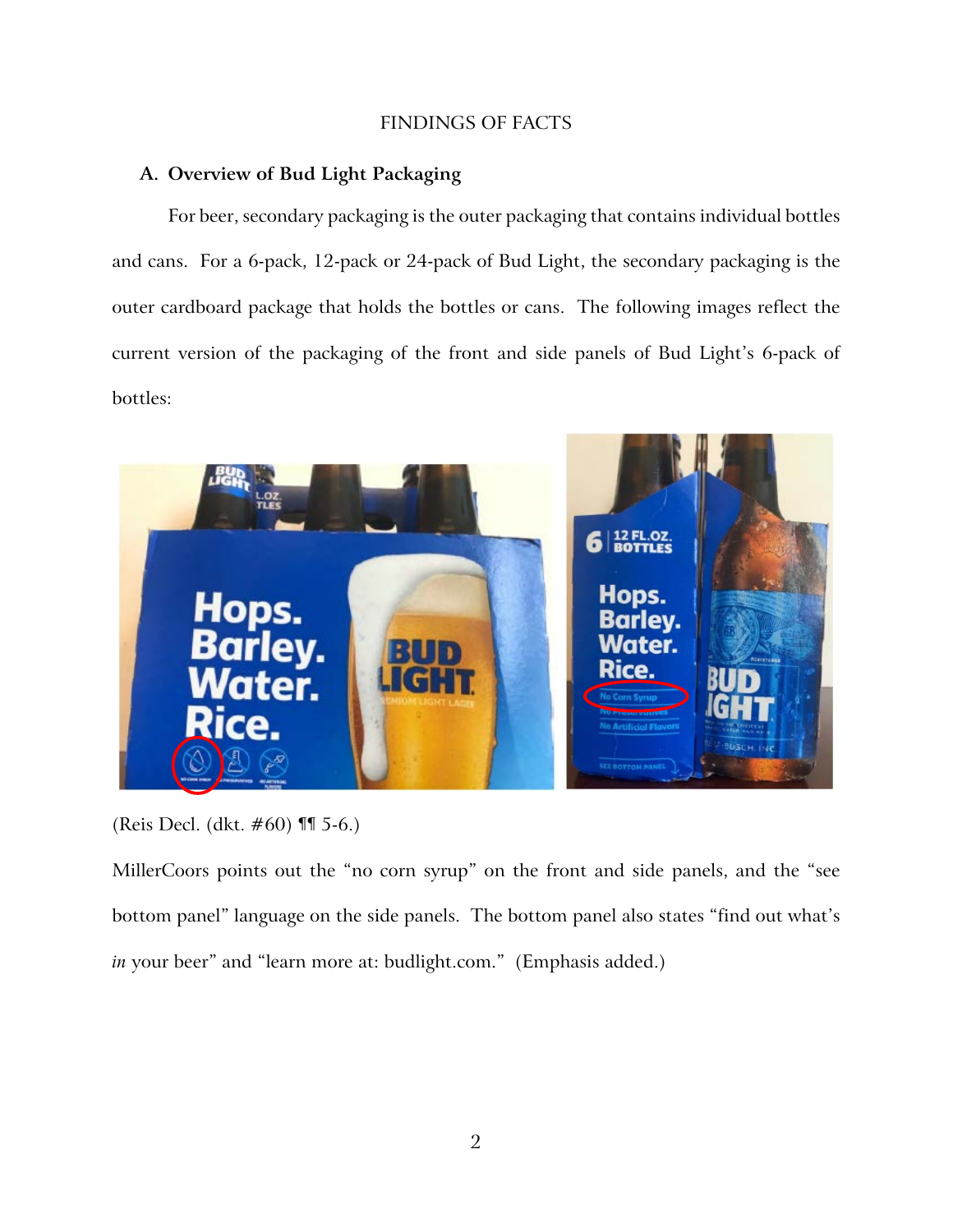

# (*Id.* ¶ 7.)

Until June 3, 2019, the Bud Light website contained the following images:

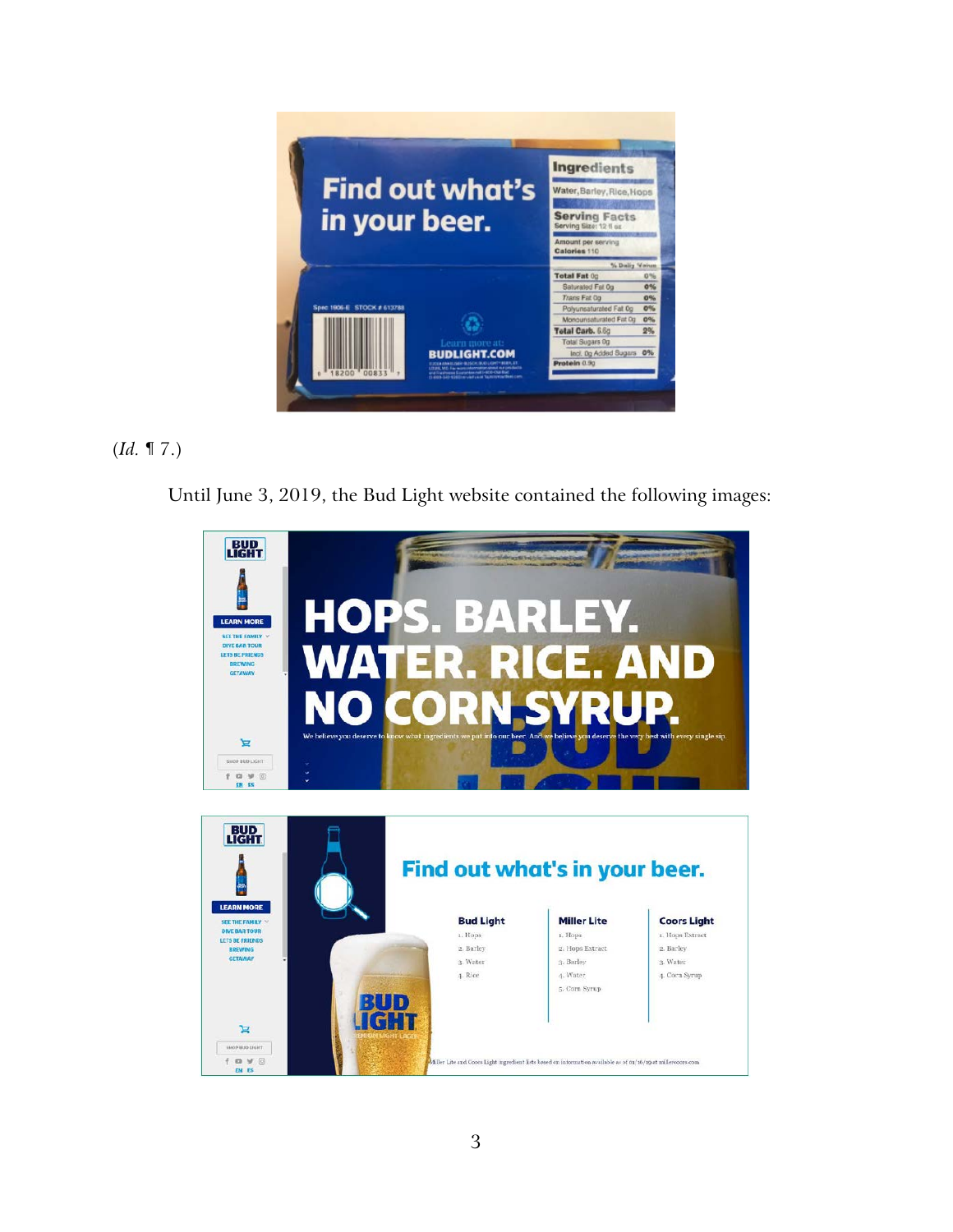(*Id.* ¶¶ 27-28.) The first image states, "We believe you deserve to know what ingredients we put *into* our beer." (Emphasis added.)

The prior injunction required compliance by June 3, and defendant represents that it changed the website images to the following on that date:



(Harrison Decl., Ex. 1 (dkt. #68-1).) The language has been modified to now read, "We believe you deserve to know what ingredients we *use* to brew our beer." (Emphasis added.) Moreover, the second image displayed above was replaced with the following image:



(Harrison Decl., Ex. [2](#page-3-0) (dkt.  $#68-2$ ).)<sup>2</sup>

<span id="page-3-0"></span> $\overline{a}$  $^2$  Plaintiff also includes images of so-called "Bud Light extensions," referring to Bud Light Lime, Bud Light Orange, and Bud Light Lemon Tea, all of which also contain the "no corn syrup" language. (Pl.'s Suppl. PFOFs (dkt. #59) ¶¶ 127-38; *see also* Reis Decl., Ex. 1 (dkt. #60-1).) Because those products are also identified as Bud Light and have the same language as the core product, the court's analysis applies with equal effect.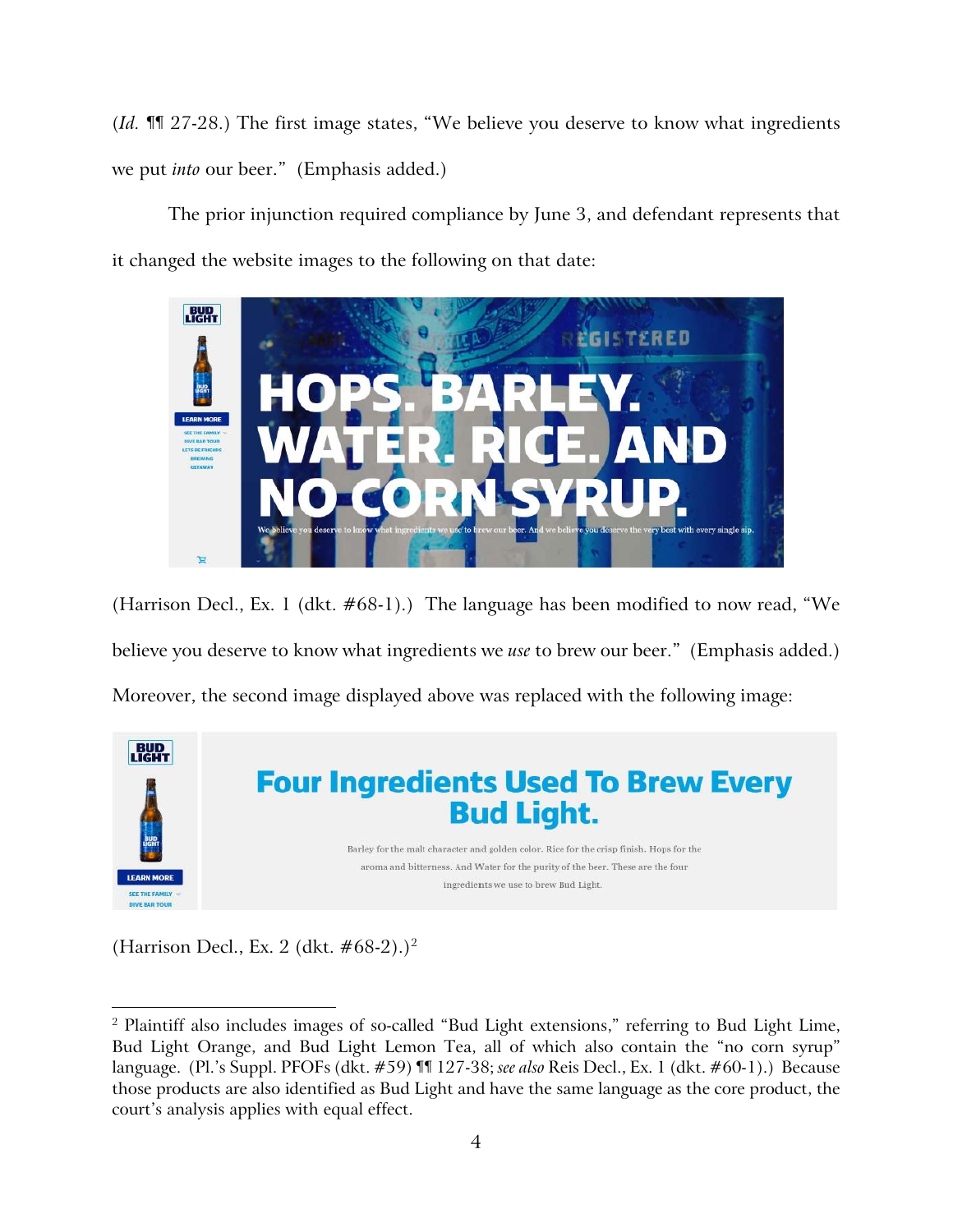# **B. Light Beer Retail Displays**

At least some retail displays of Bud Light are displayed alongside packages of Miller Lite and Coors Lights, as depicted below:



(Reis Decl, Ex. 2 (dkt. #60-2) 4.)

Ryan Reis, MillerCoors Vice President of the Coors family of brands, avers that packages of Bud Light are "almost always" displayed at retail alongside packages of Coors Light and Miller Lite (Pl.'s Suppl. PFOFs (dkt. #59) ¶¶ 146-47), an assertion defendant purports to dispute solely because it is only supported by Reis's "say-so," but provides no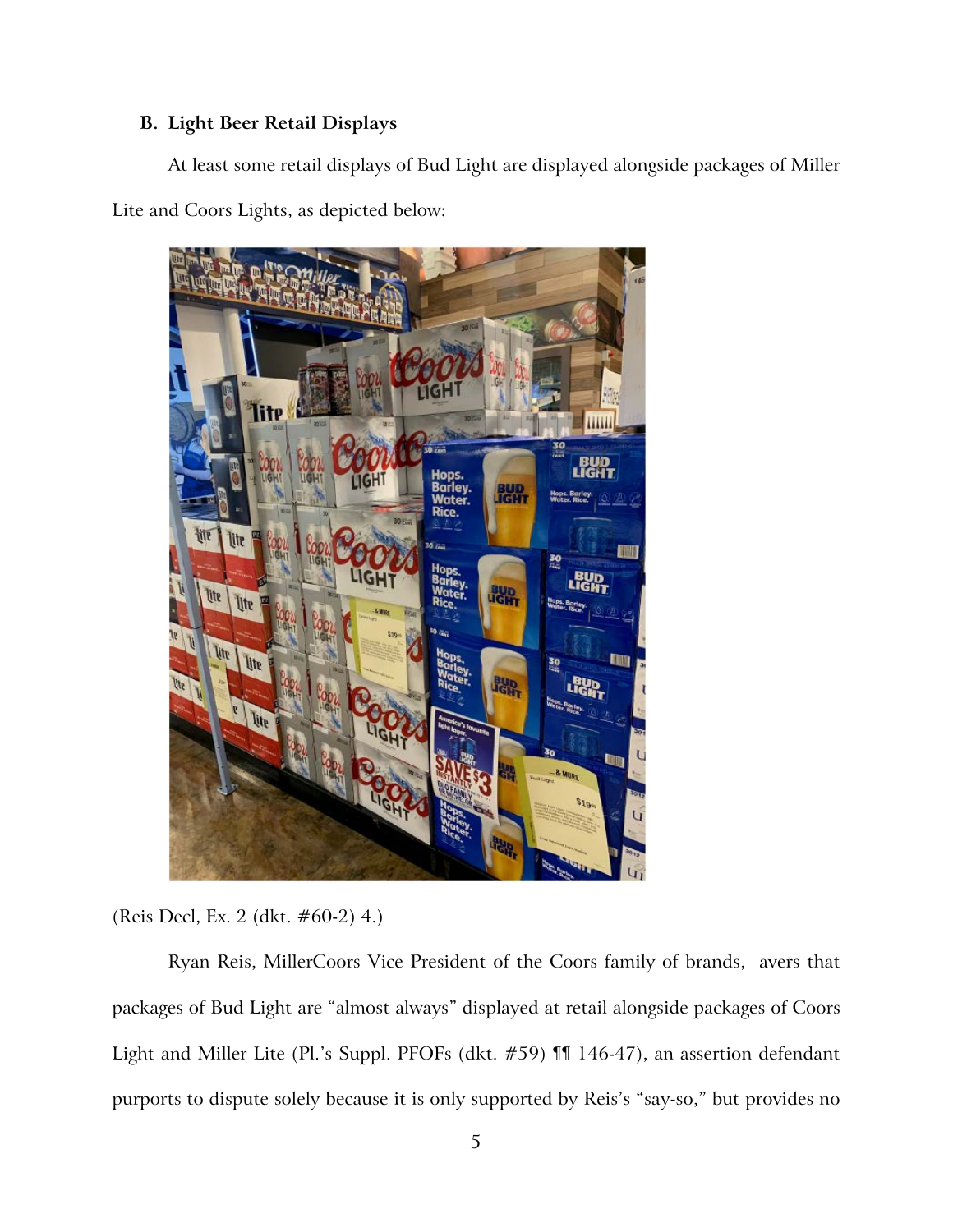contrary opinion or experience evidence. Reis also represents that there is "nearly total overlap between Miller Lite and Bud Light distribution and retail" (*id.* ¶ 148), which defendant purports to dispute on the same basis. According to an unspecified Nielsen report, Bud Light, Coors Light and Miller Lite also comprise 100% of the national premium light beer market.

### **C. Packaging as a Driver of Purchasing**

Reis avers that secondary packaging is an effective way to drive purchasing decisions because it communicates claims about the product to consumers at the point-of-purchase. Defendant challenges Reis's ability to provide such statements on two grounds: lack of personal knowledge or expertise on consumer behavior. Given Reis's current role and past education and experience in marketing and brand management, including at MillerCoors (Reis Decl. (dkt. #14) ¶¶ 2-4), both grounds fall flat. Indeed, Reis's background and expertise appear to make him eminently qualified to testify about the marketing of beer.

The parties also offer competing customer studies in support of their respective positions. MillerCoors points to a Neilsen report showing that 32% of Baby Boomers, 47% of Generation X and 60% of Millennials have not yet decided which brand of beer to purchase when they enter a store. (Reis Decl. (dkt. #60) ¶ 35.) In contrast, Anheuser-Busch points to Mintel's 2018 consumer research report on beer and craft beer, showing that packing is not an important factor in deciding what beer to purchase for 91% of beer purchasers and for 94% of non-craft beer drinkers, the latter of which include drinkers of light beer, but does not disclose whether light beer purchasers fall above or below that percentage. (Saini Decl. (dkt. #66) ¶¶ 3-6.)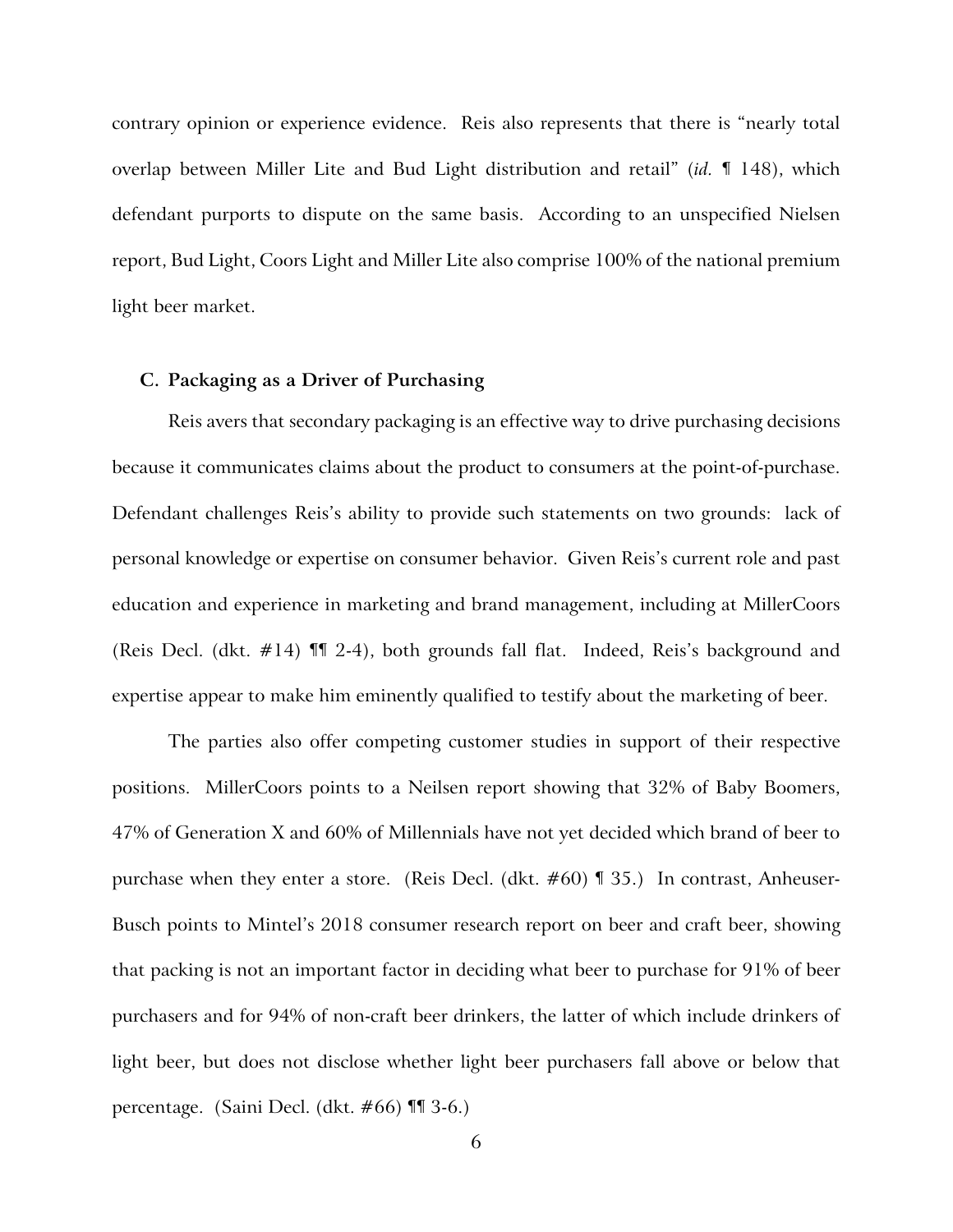### **D. Bud Light's Survey**

Defendant further commissioned its own survey to undermine plaintiff's claim of a likelihood of consumer confusion with respect to the challenged statements on the packaging. Specifically, Philip Johnson, a market research survey expert, conducted a survey of 625 light beer drinkers. The participants were shown either a test or control version of the side or front panels of Bud Light's 12-pack bottle packaging. The only difference between the test and control was that the control had the "no corn syrup" language and icon removed.

After reviewing the front image for 10 seconds and the side image for 10 seconds, participants were asked a series of open ended questions, including: "In your own words, what as the main message, if any, on the package you just saw? Please describe it as best as you can. What else, if anything, did the information on the package say or suggest to you?" (Johnson Decl. (dkt. #65) ¶ 23.) In response to this question, zero respondents in either group mentioned Miller Lite or Coors Light. The majority of respondents reported that the main message conveyed by the packaging is Bud Light's ingredients. For those respondents who correctly identified Bud Light or Budweiser as the brand of beer shown in the packaging, they were then asked, "Did the package say or suggest OR did the package not say or suggest something about any other brand or brands of beer?" (*Id.* ¶ 26.) In response, 28% of the test group and 23% of the control group answered that the packaging did say or suggest something about other brands. Those respondents were then asked, "[w]hat other brand of beer did the package say or suggest something about?," to which only one respondent in the test group identified Miller Lite or Coors Light. (Johnson Reply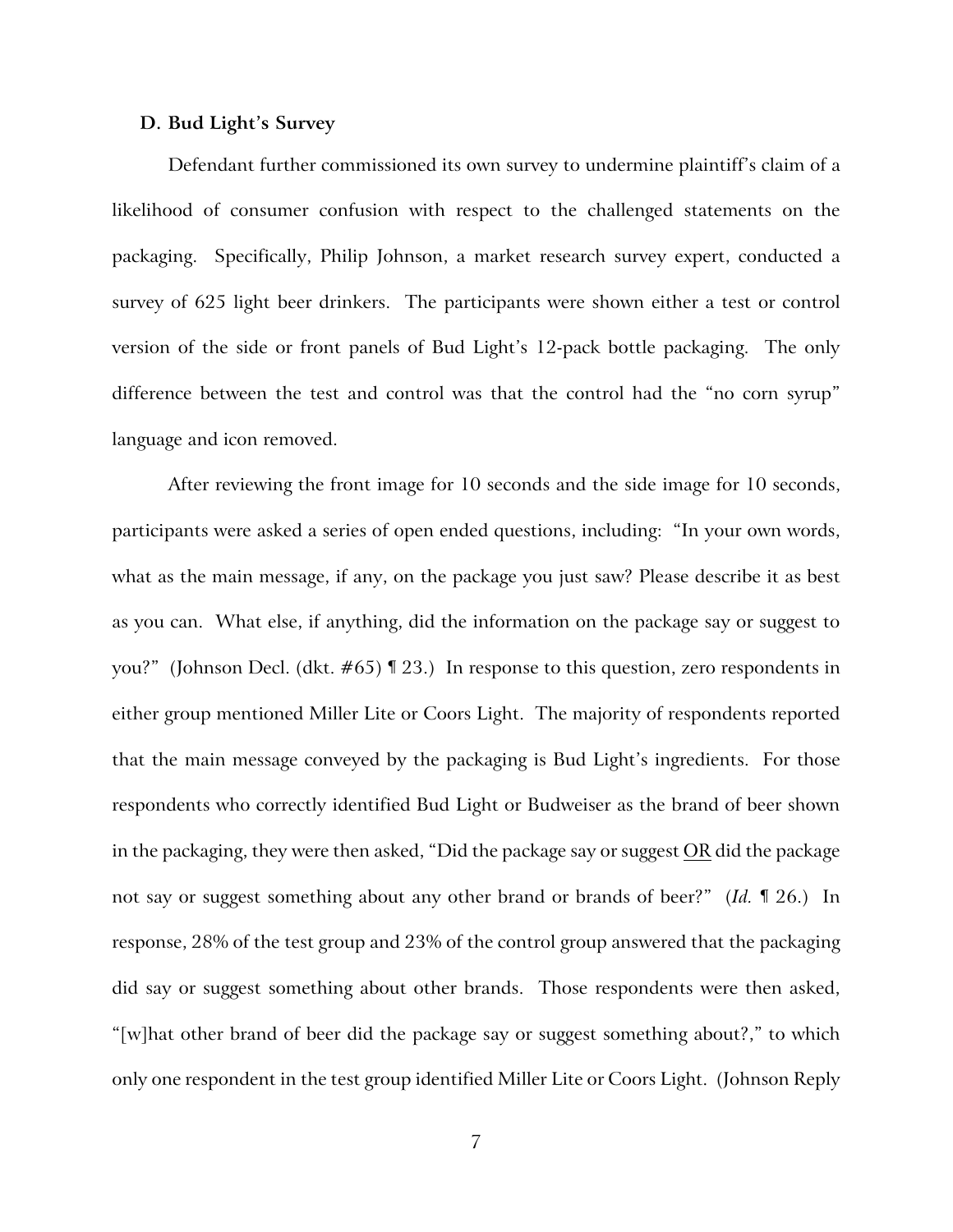Decl. (dkt. #83) ¶ 22.) When asked what the packaging says or suggests about other brands of beer, 3% of the test respondents reporting receiving any message about other brands of beer having or using corn syrup. (Johnson Decl. (dkt. #65) ¶¶ 30-31.)

#### **E. Costs**

 $\overline{a}$ 

As of June 6, 2019, the total value of unused secondary packaging for Bud Light products containing the "no corn syrup" icon and language is \$27,711,176, which amounts to 69,471,46[3](#page-7-0) packages.<sup>3</sup> This packaging had not yet been used to pack Bud Light products, nor had it been shipped to distributors or retailers. Also as of June 6, 2019, defendant has 1,326,587 cases of finished beer for Bud Light that have been packaged into secondary containers but that have not yet left A-B's breweries or warehouses. The value of the product in this packaging is approximately \$5,000,000. Defendant also represents that its quality control policy requires secondary packaging be used within 270 days. Therefore, the packaging available as of June 6, 2019, will "expire" by early March 2020.

### OPINION

The court will not recount the standard governing plaintiff's motion for preliminary injunction other than its burden to demonstrate some likelihood of success in proving the challenged statements on defendant's packaging have "the tendency to deceive a substantial segment of its audience." (5/24/19 Op. & Order (dkt. #57) 18-20 (citing

<span id="page-7-0"></span><sup>&</sup>lt;sup>3</sup> In its reply brief, plaintiff suggests that defendant could apply stickers to the packaging. In a surreply, defendant maintains that the sticker would cost \$1.10 per package, apparently three times the cost of the packaging itself, resulting in a total cost of over \$76 million. This strikes the court as an absurdly high estimation, but the court need not weigh this cost for the reasons that follow.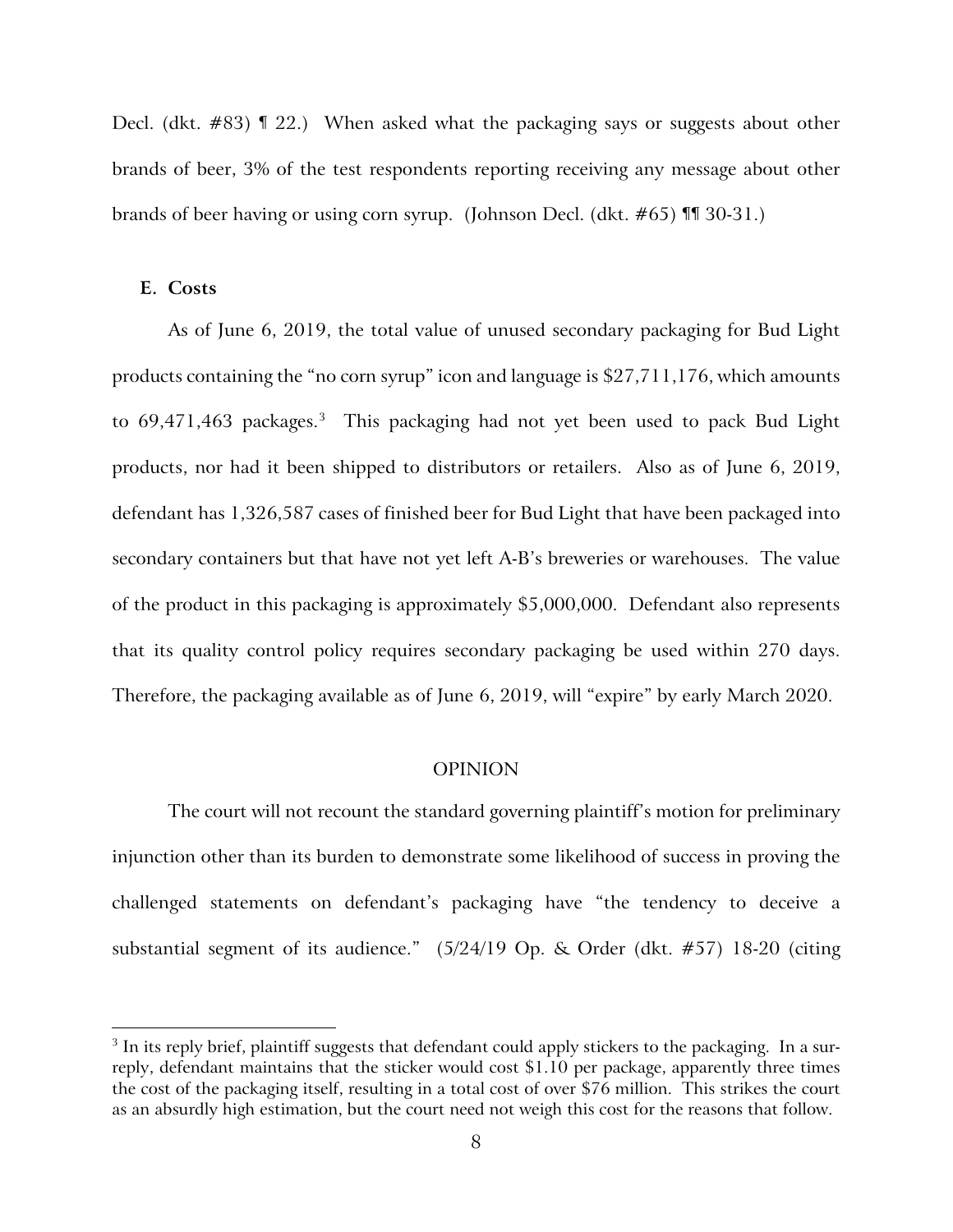*Planned Parenthood of Ind. & Ky., Inc. v. Comm'r of Ind. State Dep't of Health*, 896 F.3d 809, 816 (7th Cir. 2018); *Eli Lilly & Co. v. Arla Foods, Inc.*, 893 F.3d 375, 382 (7th Cir. 2018)).) Under the Lanham Act, such false advertising "violations are presumed to be irreparable, even if the plaintiff fails to demonstrate a business loss." *Promatek Indus., Ltd. v. Equitrac Corp.*, 300 F.3d 808, 813 (7th Cir. 2002).[4](#page-8-0)

At the end of its prior order, the court described the packaging as "non-comparative" (5/24/19 Op. & Order (dkt. #57) 49), which defendant now characterizes as a "ruling." (Def.'s Opp'n (dkt. #63) 2.) However, the court expressly declined to rule on the packaging without additional submissions by the parties and merely chose that adjective to draw a contrast with the Second Thespians commercial and the series of billboards, both of which referenced Bud Light's "no corn syrup" in close proximity to Miller Lite's or Coors Light's "corn syrup." (5/24/19 Op. & Order (dkt. #57) 8, 10, 32-33.) While the packaging now at issue does not mention Miller Lite or Coors Light, that does not mean that it is not actionable under the Lanham Act. *See, e.g.*, *Time Warner Cable, Inc. v. DIRECTV, Inc.*, 497 F.3d 144, 162 (2d Cir. 2007) ("Given the nearly binary structure of the television services market, it would be obvious to consumers that DIRECTV's claims of superiority are aimed at diminishing the value of cable—which, as discussed above, is synonymous with TWC in the areas covered by the preliminary injunction. Therefore, although the Revised Simpson Commercial does not explicitly mention TWC or cable, it 'necessarily diminishes' the value

 $\overline{a}$ 

<span id="page-8-0"></span><sup>&</sup>lt;sup>4</sup> In its prior opinion and order, this court noted that at least the Third Circuit has extended to Lanham Act false advertisement claims, the Supreme Court's holding in *eBay Inc. v. MercExchange, L.L.C.*, 547 U.S. 388, 391-92 (2006), requiring a movant to supply evidence to support as to each element to obtain injunctive relief in the patent context, although the Seventh Circuit has not. (5/24/19 Op. & Order (dkt. #57) 45 n.25.)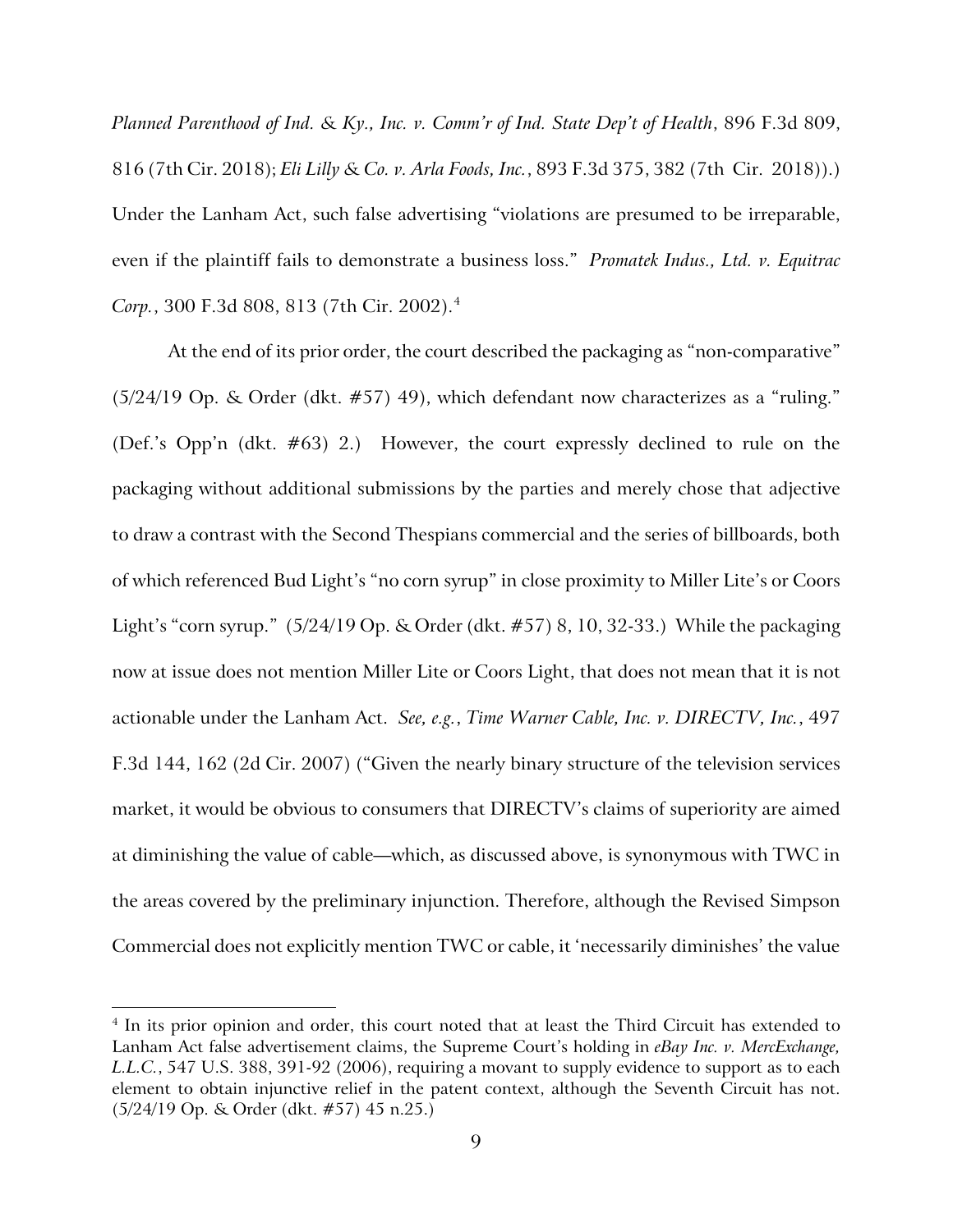of TWC's product.").

Viewed in context of the full advertising campaign, a reasonable jury could find that the implicit message of the packaging is that other beers contain corn syrup. *See Abbott Labs. v. Mead Johnson & Co.*, 971 F.2d 6, 15 (7th Cir. 1992) ("The presence of this implied message is even more pronounced when viewed in the context of Mead's entire promotional campaign."). Moreover, in light of the limited number of beers in the light beer market, with Bud Light, Miller Lite and Coors Light accounting for almost 100% of sales, that same jury could also find a substantial segment of consumers would infer that Bud Light's principal competitors contain corn syrup, especially after a hundred million dollar television and print campaign misleadingly suggesting the same thing.

Defendant challenges whether the court should consider the challenged packaging in light of this full advertising campaign, but the cases it cites in support are distinguishable for the reasons plaintiff points out. For example, the district court in *Ameritox, Ltd. v. Millennium Laboratories, Inc.*, 889 F. Supp. 2d 1304 (M.D. Fla. 2012), found "eight distinct representations," that were sufficiently discrete to be considered as a whole. *Id.* at 1309- 11. In contrast, defendant's "corn syrup" / "no corn syrup" language was part of an intentional, coordinated campaign used in both the previously enjoined advertisements and the packaging at issue in the present opinion. *See also Am. Muscle Docks & Fabrication LLC v. Merco, Inc.*, 187 F. Supp. 3d 694, 702-03 (N.D. W. Va. 2016) (discussing two distinct representations, one concerning quality and the other concerning who originated the company).

Defendant also cites to *Pizza Hut, Inc v. Papa John's International, Inc.*, 227 F.3d 489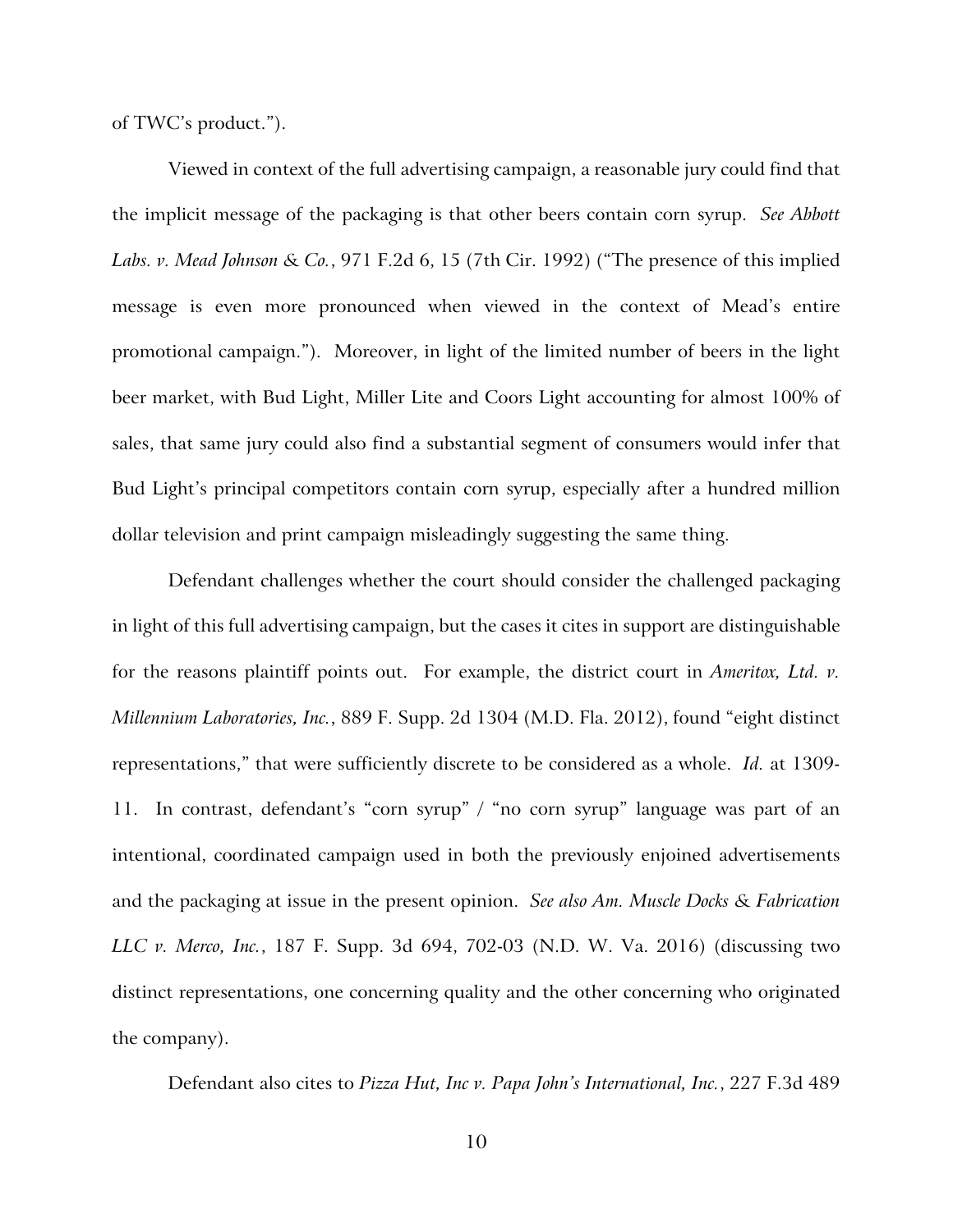(5th Cir. 2000), but that case is similarly inapposite. In that case, the Fifth Circuit concluded that the district court's injunction preventing Papa John's from using its slogan "Better Ingredients. Better Pizza" was too expansive given the lack of evidence "that the slogan has become forever 'tainted' by its use as the tag line in [a] handful of misleading comparison ads." *Id.* at 502 n.11. But defendant's comparison to that injunction ignores this court's substantially more limited, preliminary injunction, which not only does not enjoin defendant from using the word "ingredients" or discussing Bud Light's ingredients, or even prevent it from emphasizing its use of rice over corn syrup in brewing its beer. Moreover, the Fifth Circuit's holding in *Pizza Hut* in no way undermines consideration of the full advertising campaign in assessing the scope of an injunction for statements on packaging.

Putting aside this legal argument, defendant also challenges the extent to which plaintiff may rely on the larger advertising campaign to demonstrate a likelihood of confusion as a factual matter. As described above, defendant's commissioned survey casts doubt both on consumers linking the packaging to (1) another beer brand and (2) a statement about corn syrup. In response, plaintiff's expert Yoram (Jerry) Wind, Ph.D. offered several criticisms of Johnson's approach, some of which may well have traction with a reasonable jury. (Suppl. Wind Decl. (dkt. #70).) Certainly, the court is skeptical that a reasonable jury would accept Wind's argument that the survey is flawed because respondents were not shown the bottom of the packaging, at least absent some evidence that a substantial segment of beer purchasers examine the bottom of packaging in deciding which beer to purchase (or at least that retailers regularly stack product to display the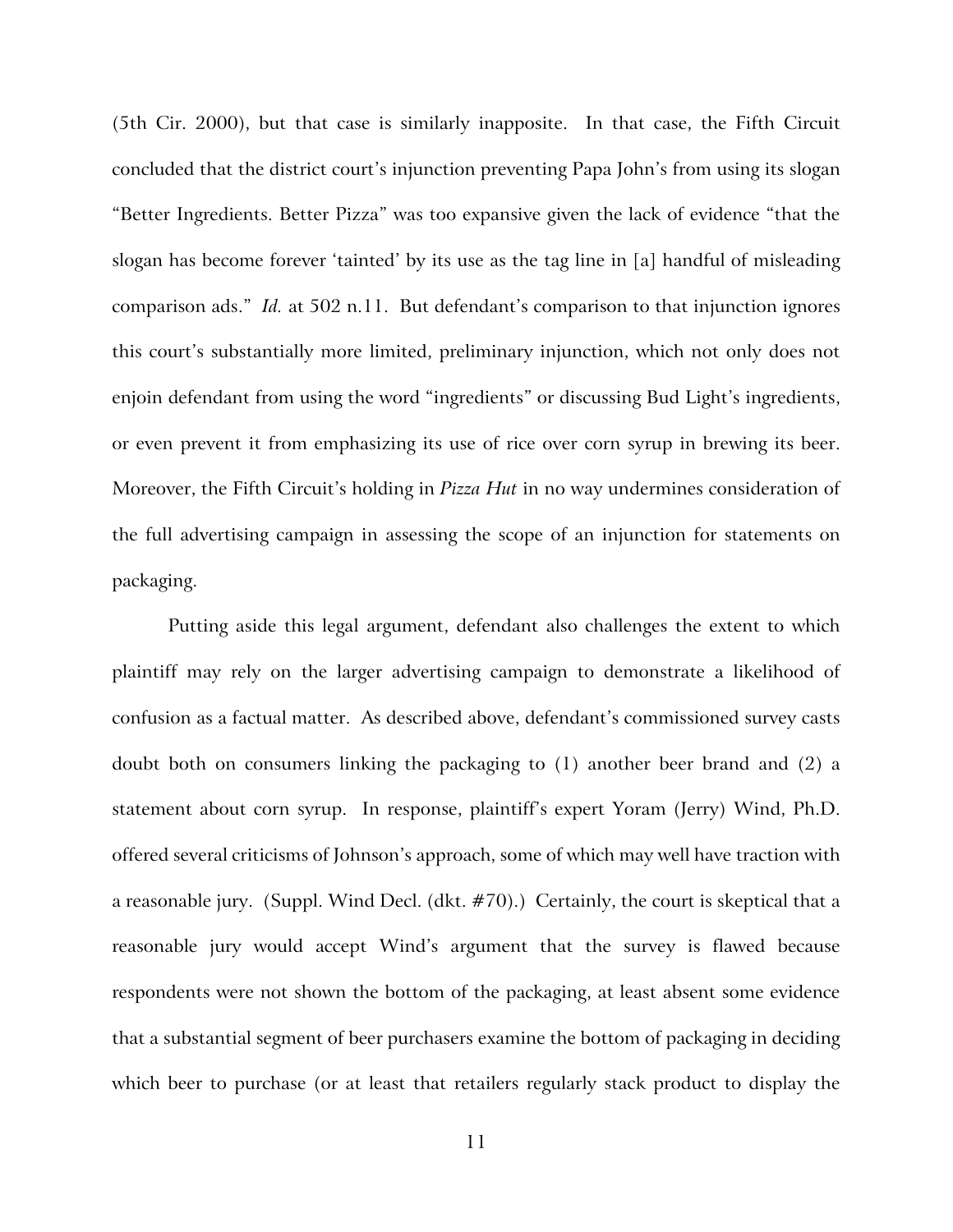bottom of packaging). Other criticisms, however, might well be accepted, including: the survey was not conducted in a retail setting *next to* Miller Lite and Coors Light packaging; and the limited time (ten seconds per image) respondents had to examine an image of the packaging cuts against the weight of the survey findings. Moreover, Wind raises valid challenges to Johnson's coding of open-ended questions, including Johnson's treatment of references to "other beers." (*Id.* ¶¶ 31-33.) While a jury may ultimately credit Johnson's opinions based on his survey, plaintiff has at least demonstrated some likelihood of success in proving to a reasonable jury that the Bud Light packaging's continued use of the nowwell-known tag lines "no corn syrup" and "find out what is in your beer" when on display next to Miller Lite and Coors Lite packaging is likely to be misleading, at least viewed in the context of defendant's full advertising campaign.

Contrary to defendant spending tens of millions of dollars on special packaging closely attuned to its larger advertising effort, defendant also challenges the importance of packaging and, specifically, whether statements on packaging are material to consumers' decisions. *See LG Elec. v. Whirlpool*, No. 08 C 242, 2010 WL 2921633, at \*3 (N.D. Ill. July 22, 2010) ("Materiality is an element of an implied falsity claim."). In support, defendant primarily relies on the market research report by Mintel Group as previously described above. As Dr. Wind observes, however, defendant points to the relatively low percentage of beer buyers who rely on cosmetic "label / packaging design" like choice of font, color or layout of the packaging, to drive their purchase decision, not to the issues in this case, which extend to substantive concerns about nutritional value. (Wind Suppl. Decl. (dkt. #70) II 18.) In contrast, the declaration of MillerCoors Vice President Ryan Reis and the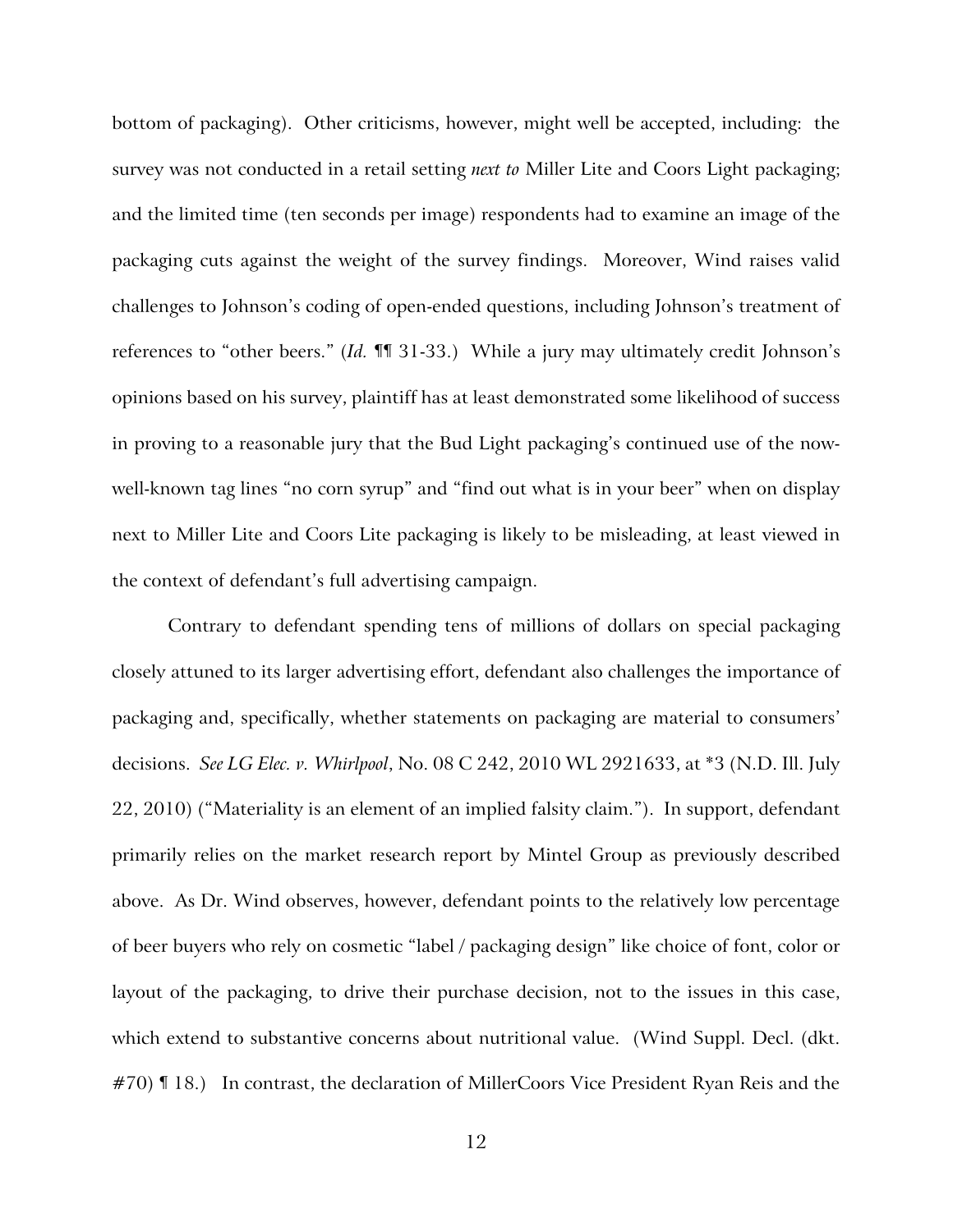Nielsen study provide an evidentiary basis for a reasonable factfinder to conclude that statements on packaging, especially when influenced by a larger advertising campaign, are likely to be material. Moreover, defendant's position that packaging is *not* material to the packaging decision is contradicted in its sur-reply, which contends that its consumers would not tolerate stickering over certain words. (Def.'s Sur-reply (dkt. #80) 3.)

For these reasons, the court concludes that plaintiff has demonstrated some likelihood of success on the merits and benefits from a presumption of irreparable harm. Still, given the lack of *express* comparative statements on the packaging and the significant harm to defendant in having to replace its packaging materials, both financial and possible interruption in product distribution, the court concludes that a more tailored injunction is appropriate. Defendant may sell Bud Light using the packaging it had on hand as of June 6, 2019, or until March 2, 2020 (270 days from June 6, 2019), whichever occurs first. After that date, however, defendant shall remove the "no corn syrup" language *and* icon from its packaging until resolution of this case or the preliminary injunction is lifted. [5](#page-12-0)

As directed by the court, defendant briefed the issue of the amount of bond sought if the court were to enjoin packaging. Because the injunction ordered by the court was not addressed in defendant's brief, the court will permit defendant until September 17, 2019,

 $\overline{a}$ 

<span id="page-12-0"></span><sup>&</sup>lt;sup>5</sup> The court understands that plaintiff may view this modified injunction as providing very limited relief, but without more evidence, the court is unable to discern whether consumers may be harmed by requiring a more aggressive deadline for replacing packaging. The court is open to a motion to modify the preliminary injunction with an earlier deadline for defendant to change its packaging if plaintiff can show either that the sticker option is a feasible option for existing packaging or how soon defendant could practically obtain replacement packaging without interrupting its ability to offer Bud Light for sale. Of course, this would likely require the posting of a far higher bond to account for stickering over misleading language or rendering old packaging unusable.